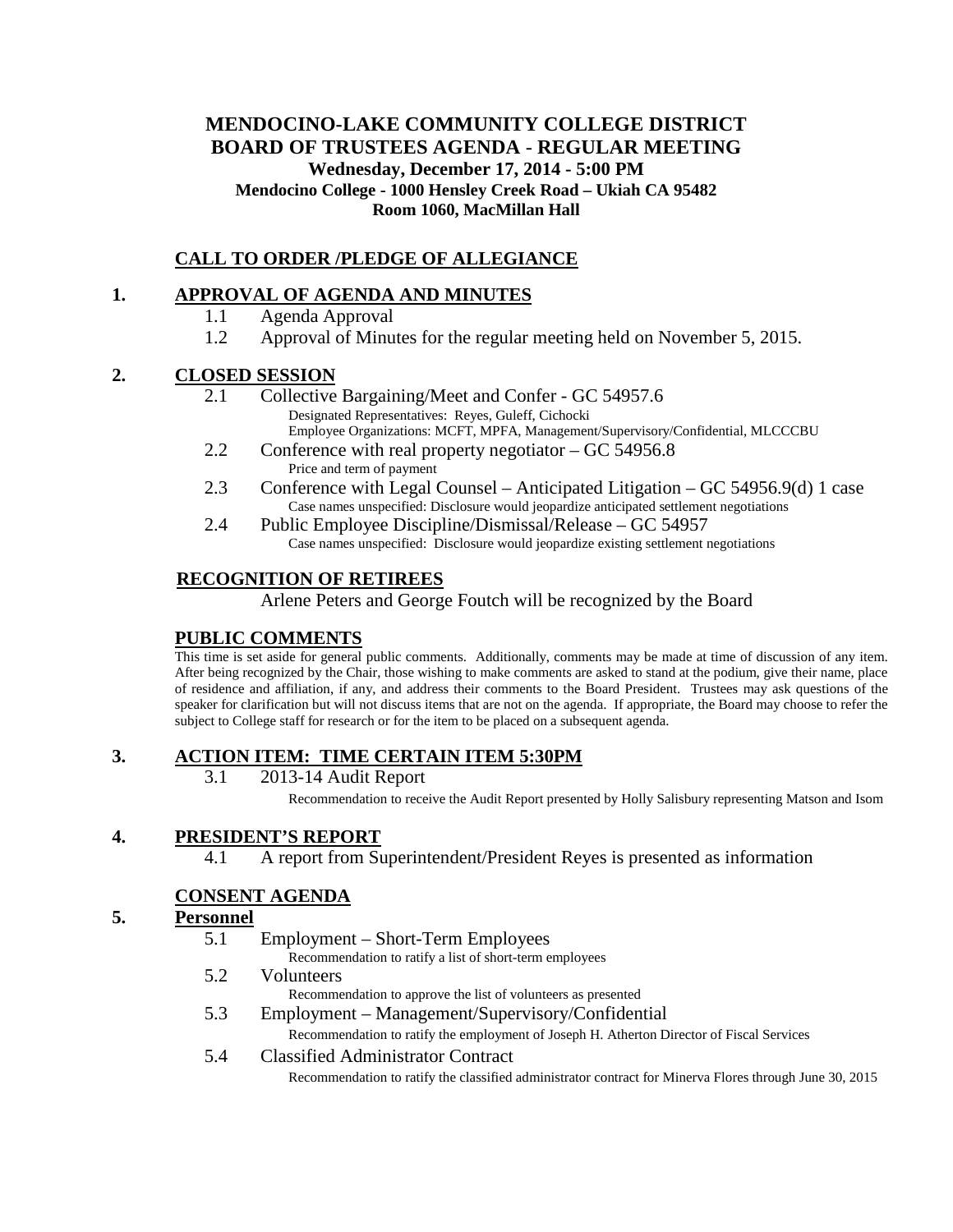5.5 Resignation

Recommendation to accept the resignation of John Pegan

- 5.6 District and MPFA Collective Bargaining Reopeners 2014-2015 Initial bargaining from the District and MPFA presented
- 5.7 Employment Management/Supervisory/Confidential Recommendation to approve the employment of Ulises D. Velasco as Director of Financial Aid

### **6. Other Items**

- 6.1 Fiscal Report as of October 31, 2014
	- Recommendation to accept the report as presented
- 6.2 Donation of Automobile
	- Recommendation to accept the donation of an automobile from Charles Ross
- 6.3 Donation of Wool Insulation Recommendation to accept a donation of wool insulation from Sonoma Wool Company

## **7. ACTION ITEMS**

- 7.1 Signature Authorization for Director of Fiscal Services Resolution12-14-01 Recommendation to adopt resolution 12-14-01 signature authorization for Joseph H. Atherton
- 7.2 Authorization to Award Contract Digital Copiers

Recommendation to approve the contract as presented

- 7.3 Board Policy Additions and Revisions Second Reading
	- Recommendation to adopt the following Board Policy additions and revisions:
		- BP 3100 Organizational Structure
		- BP 3550 Drug Free Environment and Drug Prevention Program
		- BP 4420 Contract Education
		- BP 5050 Student Success and Support Program
- 7.4 Student Equity Plan
	- Recommendation to approve the Student Equity plan as presented
- 7.5 Approval of Conservation Easement and Authorization to sign Letter of Intent Discussion and recommended approval of the letter of intent for the Deed of Easement with the Bureau of Land Management

# **8. INFORMATIONAL ITEMS AND REPORTS**

- 8.1 Education and Student Services Report
	- Education and Student Services Department informational report
- 8.2 Administrative Services Report
	- Administrative Services Department informational report
- 8.3 Mendocino College Foundation, Inc.

Mendocino College Foundation informational report

- 8.4 Constituent Group Reports Reports from constituent groups are presented as information
- 8.5 Health Benefits Report

Health Benefits report is presented as information

- 8.6 Board Policy Additions and Revisions First Reading Revisions to Board Policies presented as information for review
- 8.7 Point Arena Field Station Fund-Raising Committee Progress report presented as information

### **9. TRUSTEE COMMUNICATIONS**

9.1 Trustee Reports

Written and oral reports from Trustees are presented as information